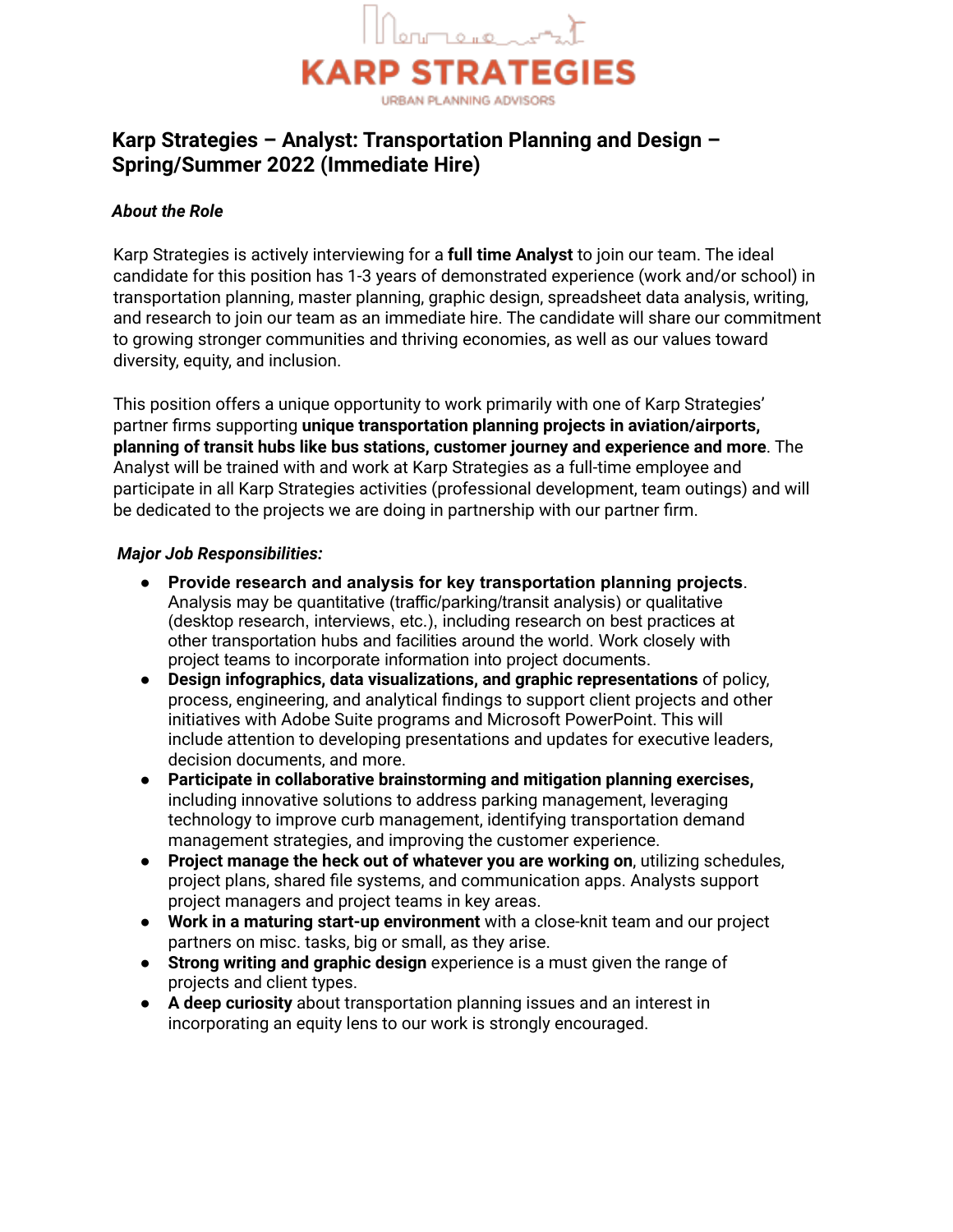

#### *Likely Content Areas:*

- Transportation planning
- Airports and aviation landside access and operations
- Intermodal transportation hubs
- Urban planning

### *Salary + Benefits*

The salary range for the Analyst position is \$60,000-70,000. Placement of a candidate within this salary band will be based on the competencies crucial to success in the role on rated proficiency for each area.

We prioritize health and wellness at Karp Strategies. As a full-time employee of Karp Strategies, you will have access to our Company benefits, including paid time off (vacation and sick leave), healthcare (medical, vision, dental), membership to One Medical, 401k retirement plan match, professional development opportunities, remote wellness programs, commuter benefits, and more. We are also celebrating Summer Fridays this year.

# *About Karp Strategies*

Karp Strategies is an urban planning strategy consulting firm that builds stronger communities and thriving cities. We partner with our cross-sector clients to identify their unique needs and provide tailored solutions. We take analysis to action to allow our clients to make better decisions – and ultimately, to build stronger communities, economies, and cities. We deeply value our holistic analytic methods, and maintain strong core values around equity, access, and community engagement when working on planning and development projects.

We work on projects around the country, with projects currently underway or starting across the NYC region and increasingly nationwide. Our team works at the sweet spot where data, people, and place intersect: we strive to understand what drives change in places, and how people, businesses, and institutions exist and can thrive within that change. We value and celebrate diversity and inclusion in our team, and we share a commitment to social, racial, and economic justice.

Karp Strategies will celebrate seven years in June, and we've grown tremendously since inception from a one person to a team of 30. As of April 2022, we are observing our hybrid protocols that require staff to be in office 2-3 days. There may be a need for in-person visits or on-the-ground outreach/engagement to facilitate project work, which will follow safety and social distancing protocols.

With current projects ranging from economic and community development planning initiatives to stakeholder analysis and engagement, from infrastructure feasibility and resiliency studies to real estate advisory, Karp Strategies is working with many of the